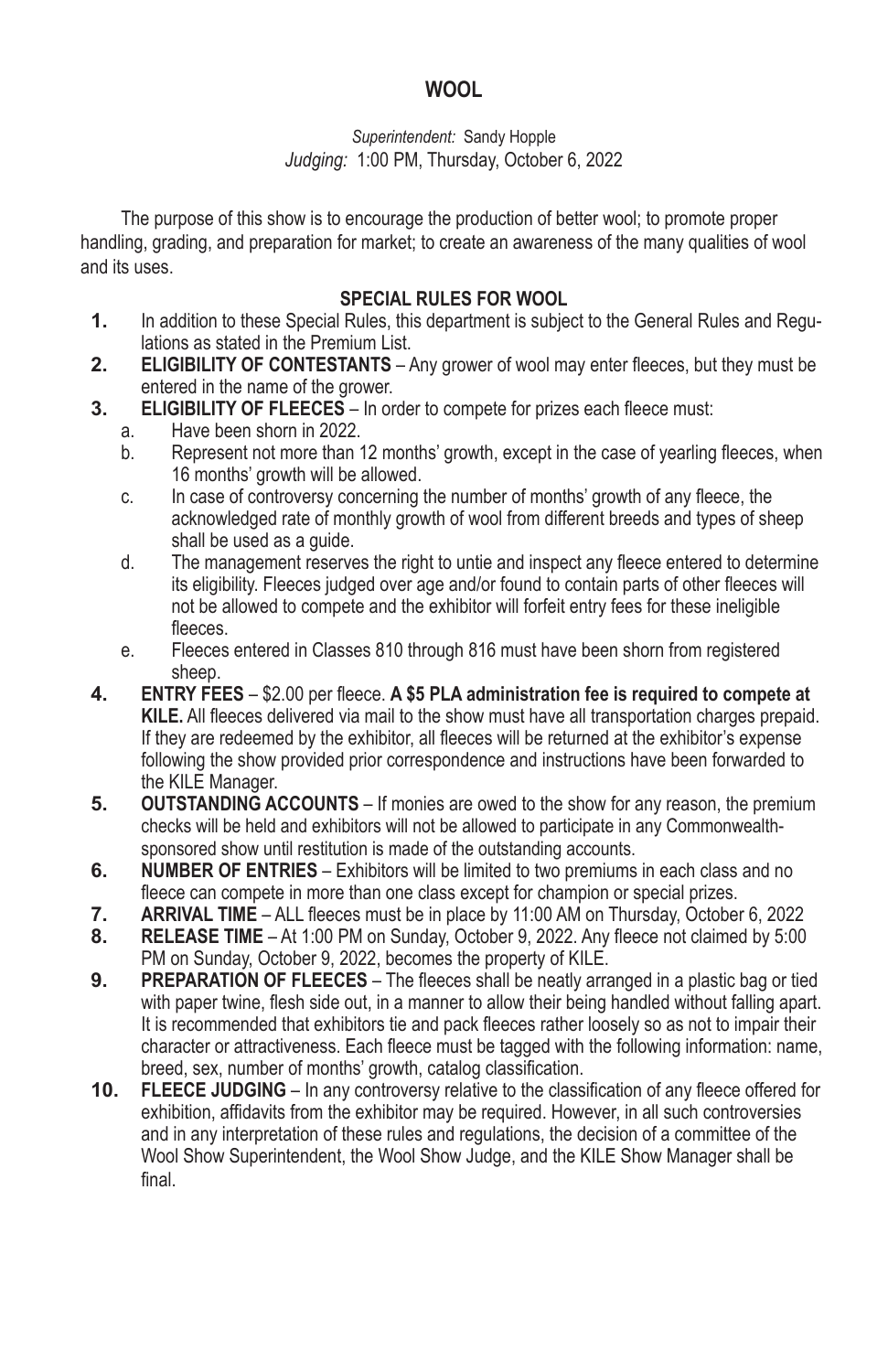|              |                                                                             |      |                |                                    |     |         | <b>COMMERCIAL FARM FLOCK FLEECES</b> |  |  |  |
|--------------|-----------------------------------------------------------------------------|------|----------------|------------------------------------|-----|---------|--------------------------------------|--|--|--|
| Class        | <b>Fleece Grade</b>                                                         | 1    | $\overline{2}$ | 3                                  | 4   | 5       | 6                                    |  |  |  |
| 801.         | 64's, 70's, 80's (Fine) Combing                                             | \$15 | \$12           | \$10                               | \$8 | \$6     | \$4                                  |  |  |  |
| 802.         | 60's, 62's (1/2 Blood) Combing                                              | \$15 | \$12           | \$10                               | \$8 | \$6     | \$4                                  |  |  |  |
| 803.         | 56's, 58's (3/8 Blood) Combing                                              | \$15 | \$12           | \$10                               | \$8 | \$6     | \$4                                  |  |  |  |
| 804.         | 50's, 54's (1/4 Blood) Combing                                              | \$15 | \$12           | \$10                               | \$8 | \$6     | \$4                                  |  |  |  |
| 805.         | 46's 48's (low 1/4 Blood) Combing                                           | \$15 | \$12           | \$10                               | \$8 | \$6     | \$4                                  |  |  |  |
| 806.         | 44's and coarser (Common/Braid)                                             | \$15 | \$12           | \$10                               | \$8 | \$6     | \$4                                  |  |  |  |
| 807.         | <b>Champion Commercial Farm Flock Fleece</b>                                |      |                | Rosette                            |     |         |                                      |  |  |  |
| 808.         | Reserve Champion Commercial Farm Flock Fleece                               |      | Ribbon         |                                    |     |         |                                      |  |  |  |
|              |                                                                             |      |                |                                    |     |         |                                      |  |  |  |
|              |                                                                             |      |                | <b>PUREBRED FARM FLOCK FLEECES</b> |     |         |                                      |  |  |  |
|              | (Only fleeces from purebred sheep are eligible to compete in this section). |      |                |                                    |     |         |                                      |  |  |  |
| Class        | <b>Fleece Breed</b>                                                         | 1    | $\overline{2}$ | 3                                  | 4   | 5       | 6                                    |  |  |  |
| 809.         | Columbia & Corriedale Ram Fleece                                            | \$15 | \$12           | \$10                               | \$8 | \$6     | \$4                                  |  |  |  |
| 810.         | Columbia & Corriedale Ewe Fleece                                            | \$15 | \$12           | \$10                               | \$8 | \$6     | \$4                                  |  |  |  |
| 811.         | Merino Ewe Fleece                                                           | \$15 | \$12           | \$10                               | \$8 | \$6     | \$4                                  |  |  |  |
| 812.         | Merino Ram Fleece                                                           | \$15 | \$12           | \$10                               | \$8 | \$6     | \$4                                  |  |  |  |
| 813.         | Rambouillet                                                                 | \$15 | \$12           | \$10                               | \$8 | \$6     | \$4                                  |  |  |  |
| 814.         | Romney                                                                      | \$15 | \$12           | \$10                               | \$8 | \$6     | \$4                                  |  |  |  |
| 815.         | Cheviot, Montadale, Dorset, & Texel                                         | \$15 | \$12           | \$10                               | \$8 | \$6     | \$4                                  |  |  |  |
| 816.         | Hampshire, Shropshire, Suffolk,<br>Southdown, & Oxford                      | \$15 | \$12           | \$10                               | \$8 | \$6     | \$4                                  |  |  |  |
| 817.         | Leicester and Lincoln Ram Fleece                                            | \$15 | \$12           | \$10                               | \$8 | \$6     | \$4                                  |  |  |  |
| 818.         | Leicester and Lincoln Ewe Fleece                                            | \$15 | \$12           | \$10                               | \$8 | \$6     | \$4                                  |  |  |  |
| 819.         | Nat. Colrd Leicester/Lincoln Ram Fleece                                     | \$15 | \$12           | \$10                               | \$8 | \$6     | \$4                                  |  |  |  |
| 820.         | Nat. Colrd Leicester/Lincoln Ewe Fleece                                     | \$15 | \$12           | \$10                               | \$8 | \$6     | \$4                                  |  |  |  |
| 821.         | All other Purebred Breeds                                                   | \$15 | \$12           | \$10                               | \$8 | \$6     | \$4                                  |  |  |  |
|              | 822. Champion Purebred Farm Flock Fleece                                    |      |                | Rosette                            |     |         |                                      |  |  |  |
|              | 823. Reserve Champion Purebred Farm Flock Fleece<br>Ribbon                  |      |                |                                    |     |         |                                      |  |  |  |
|              |                                                                             |      |                |                                    |     |         | NATURAL COLORED WOOL FLEECES         |  |  |  |
| <b>Class</b> | <b>Fleece Classification</b>                                                | 1    | $\overline{2}$ | 3                                  | 4   | 5       | 6                                    |  |  |  |
|              | 824. Solid Black, Brown/Gray Fleece<br>(60's 8 Finer)                       | \$15 | \$12           | \$10                               | \$8 | \$6     | \$4                                  |  |  |  |
|              | 825. Solid Black, Brown/Gray Fleece<br>(58's & Coarser)                     | \$15 | \$12           | \$10                               | \$8 | \$6     | \$4                                  |  |  |  |
|              | 826. Nonsolid Colored Fleece<br>(60's & Finer)                              | \$15 | \$12           | \$10                               | \$8 | \$6     | \$4                                  |  |  |  |
|              | 827. Nonsolid Colored Fleece<br>(58's & Coarser)                            | \$15 | \$12           | \$10                               | \$8 | \$6     | \$4                                  |  |  |  |
|              | 828. Champion Natural Colored Fleece                                        |      |                |                                    |     | Rosette |                                      |  |  |  |
|              | 829. Reserve Champion Natural Colored Fleece                                |      |                |                                    |     | Ribbon  |                                      |  |  |  |

### **GRAND CHAMPION**

All fleeces being awarded a first prize in the Commercial, Purebred, and Natural Colored sections may compete for the Grand Champion and Reserve Grand Champion awards. The second-prize fleece in the class from which the champion fleece is taken is eligible to compete for the Reserve Grand Champion ribbon.

**830.** Grand Champion Fleece **Special Award**<br> **831.** Reserve Grand Champion Fleece Special Award Special Award 831. Reserve Grand Champion Fleece